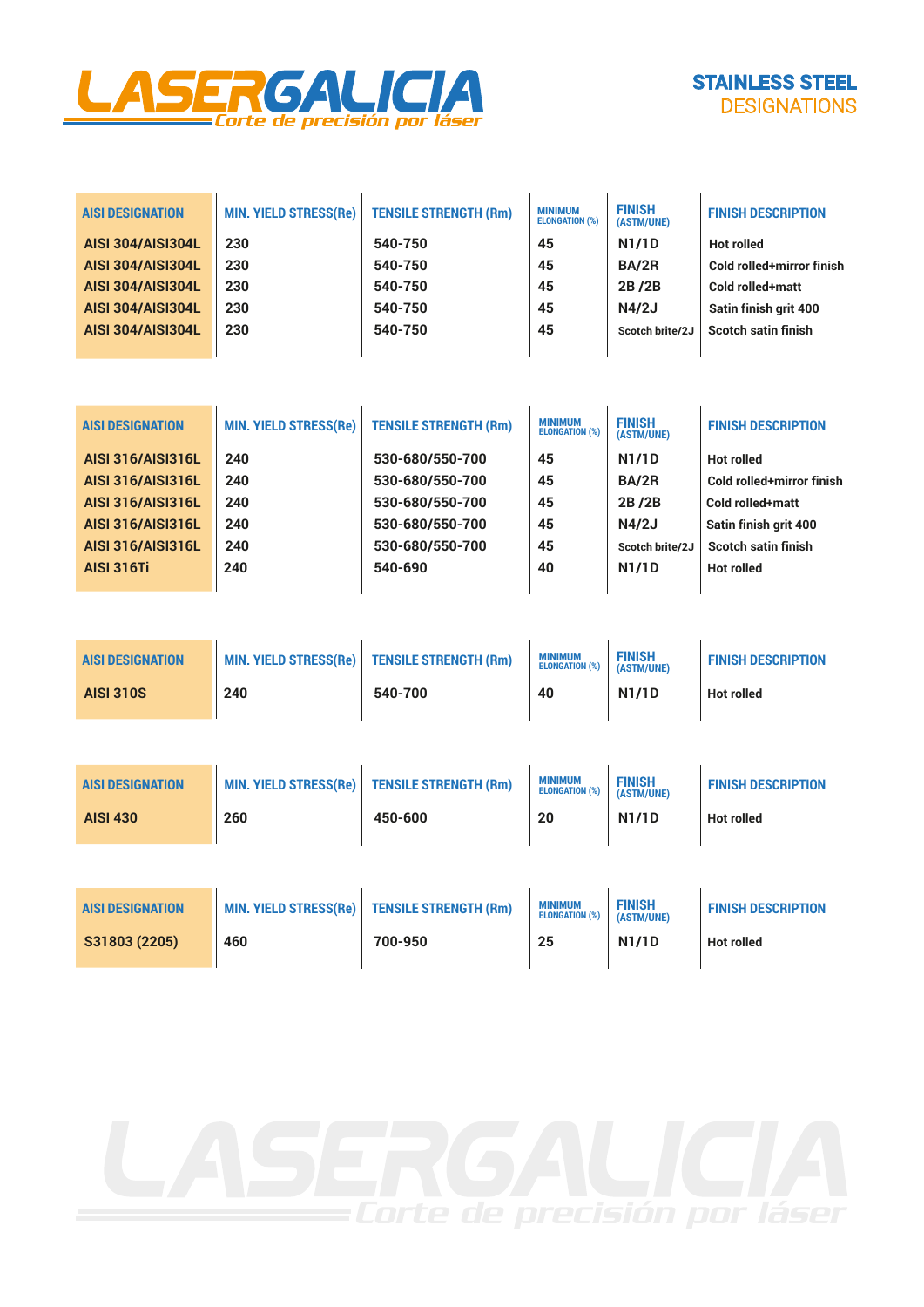

# **Basic austenitic stainless steels for general purposes according to UNE EN 10088-2:2008**

 $\mathbf{r}$ 

| <b>NUMERICAL DESIGNATION</b> | <b>SYMBOLIC DESIGNATION</b> | <b>AISI DESIGNATION</b>  |
|------------------------------|-----------------------------|--------------------------|
| 1,4301 / 1,4307              | X5CrNi18-10/X2CrNi18-9      | <b>AISI 304/AISI304L</b> |
| 1,4301 / 1,4307              | X5CrNi18-10/X2CrNi18-10     | <b>AISI 304/AISI304L</b> |
| 1,4301 / 1,4307              | X5CrNi18-10/X2CrNi18-11     | <b>AISI 304/AISI304L</b> |
| 1,4301 / 1,4307              | X5CrNi18-10/X2CrNi18-12     | <b>AISI 304/AISI304L</b> |
| 1,4301 / 1,4307              | X5CrNi18-10/X2CrNi18-13     | <b>AISI 304/AISI304L</b> |
|                              |                             |                          |

### **Austenitic stainless steels resistant to pitting corrosion according to UNE EN 10088-2:2008**

| <b>NUMERICAL DESIGNATION</b> | <b>SYMBOLIC DESIGNATION</b>      | <b>AISI DESIGNATION</b>  |
|------------------------------|----------------------------------|--------------------------|
| 1,4401 / 1,4404              | X5CrNiMo17-12-2 /X2CrNiMo17-12-2 | <b>AISI 316/AISI316L</b> |
| 1,4401 / 1,4404              | X5CrNiMo17-12-2/X2CrNiMo17-12-3  | <b>AISI 316/AISI316L</b> |
| 1,4401 / 1,4404              | X5CrNiMo17-12-2 /X2CrNiMo17-12-4 | <b>AISI 316/AISI316L</b> |
| 1,4401 / 1,4404              | X5CrNiMo17-12-2 /X2CrNiMo17-12-5 | <b>AISI 316/AISI316L</b> |
| 1,4401 / 1,4404              | X5CrNiMo17-12-2 /X2CrNiMo17-12-6 | <b>AISI 316/AISI316L</b> |
| 1.4571                       | X6CrNiMoTi17-12-2                | <b>AISI 316Ti</b>        |
|                              |                                  |                          |

#### **Refractory austenitic stainless steels according to UNE EN 10088-2:2008**

| <b>NUMERICAL DESIGNATION</b> | <b>SYMBOLIC DESIGNATION</b> | <b>AISI DESIGNATION</b> |
|------------------------------|-----------------------------|-------------------------|
| 1.4845                       | <b>X8CrNi25-21</b>          | <b>AISI 310S</b>        |

#### **Ferritic stainless steels according to UNE EN 10088-2:2008**

| <b>NUMERICAL DESIGNATION</b> | <b>SYMBOLIC DESIGNATION</b> | <b>AISI DESIGNATION</b> |
|------------------------------|-----------------------------|-------------------------|
| 1.4016                       | <b>X6Cr17</b>               | <b>AISI 430</b>         |

## **Stainless duplex austenitic-ferritic steels according to UNE EN 10088-2:2008**

| <b>NUMERICAL DESIGNATION</b> | <b>SYMBOLIC DESIGNATION</b> | <b>AISI DESIGNATION</b> |
|------------------------------|-----------------------------|-------------------------|
| 1.4462                       | X2CrNiMoN22-5-3             | S31803 (2205)           |

*\* \*According to UNE EN 10088-2, if the finish designation starts by "1" the material is hot rolled, if it starts by "2" the material is cold rolled.*